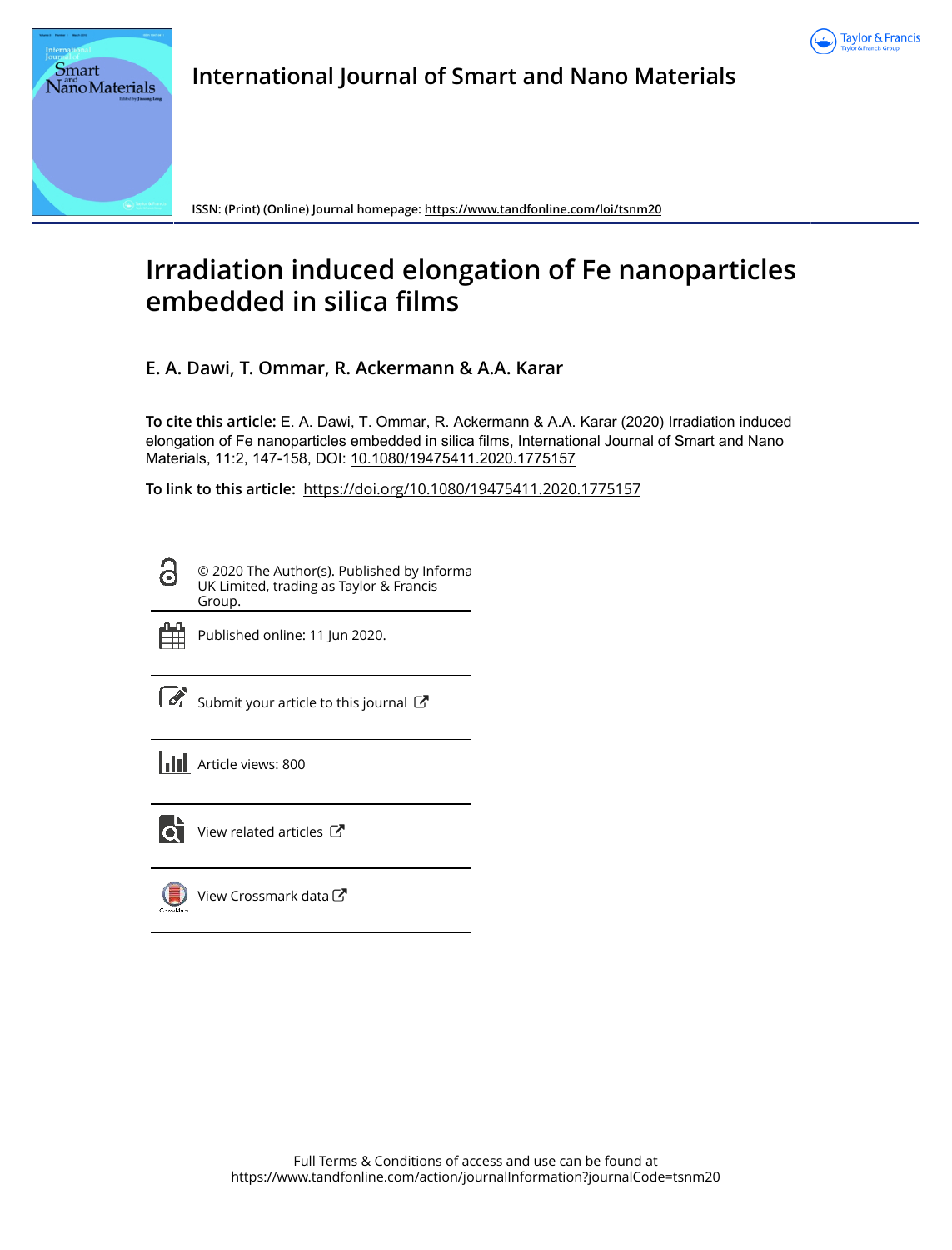

#### **ARTICLE**

**a** OPEN ACCESS

Check for updates

## **Irradiation induced elongation of Fe nanoparticles embedded in silica films**

### E. A. D[a](#page-1-0)wi<sup>a[,b](#page-1-1)</sup>, T. Ommar<sup>a</sup>, R. A[c](#page-1-2)kermann<sup>a</sup> and A.A. Karar<sup>c</sup>

<span id="page-1-2"></span><span id="page-1-1"></span><span id="page-1-0"></span>a Faculty of Humanities and Sciences, Department of Mathematics and Science, Ajman University, Ajman, United Arab Emirates; <sup>b</sup>Debye Institute for Nanomaterials, Nanophotonics Section, Utrecht University, Utrecht, TA, The Netherlands; 'Electron Science Research Institute, Edith Cowan University, Joondalup, Australia

#### **ARSTRACT**

Irradiation with swift heavy ions causes the deformation of Ferric nanoparticles in direction of the ion beam. Fe nanoparticles with mean diameter of about 20 nm were prepared by gas flow sputtering and subsequently confined within silica films. Two silica films wherein two different densities of Fe nanoparticles are encapsulated were irradiated with 50 MeV Ag ions with fluences of few 10<sup>14</sup> ions.cm−2 at 300 K and normal incidence. Transmission electron microscopy analysis shows that the spherical Fe nanoparticles are deformed into prolate nanorods aligned in direction of the incident ion beam. The depth distribution profiles of irradiated particles reveal the presence of a critical fluence above which the elongation kinetics becomes dependent on the nanoparticles density. Analysis indicates that for the lower density particles, a saturation length is reached under irradiation to fluence between  $3-4 \times 10^{14}$  ions.cm<sup>-2</sup>. However, for the higher density, collective growth into aligned nanowires is presumed to take place. Hysteresis curves of the saturation magnetization and coercivity indicate an increasing magnetic anisotropy, which can be correlated with the deformation of nanoparticles in the direction of the ion beam.



#### ARTICLE HISTORY Received 9 March 2020 Accepted 25 May 2020

**KEYWORDS** Ion irradiation; fe nanoparticles; silica; gas flow sputtering; nanorods; magnetization

© 2020 The Author(s). Published by Informa UK Limited, trading as Taylor & Francis Group.

This is an Open Access article distributed under the terms of the Creative Commons Attribution License (http://creativecommons.org/ licenses/by/4.0/), which permits unrestricted use, distribution, and reproduction in any medium, provided the original work is properly cited.

**CONTACT E. A. Dawi**  $\Omega$  **e.dawi@ajman.ac.ae <b>A** Ajman University, Humanities and Sciences, Mathematics and Science department, P.O. Box 346, Ajman, UAE.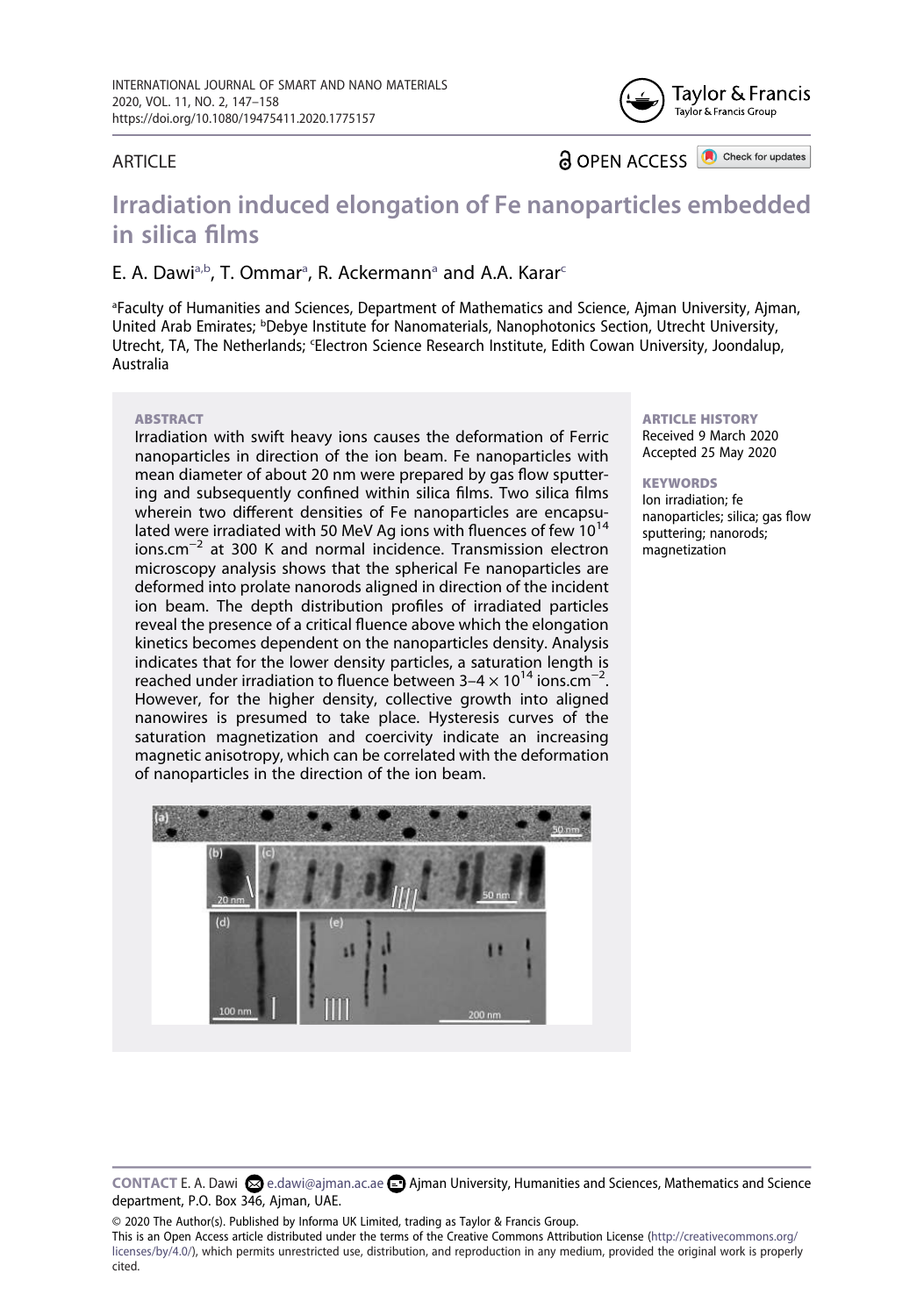## **1. Introduction**

<span id="page-2-6"></span><span id="page-2-5"></span><span id="page-2-4"></span><span id="page-2-3"></span><span id="page-2-2"></span><span id="page-2-1"></span><span id="page-2-0"></span>Nano-scale particles (NPs) are currently receiving an increasing scientific interest because of their various fascinating optical [\[1](#page-10-0),[2\]](#page-10-1), electrical [\[3](#page-10-2)] and magnetic properties [\[4](#page-10-3)[–6](#page-11-0)]. Strong scattering and absorption resonances of metallic NPs occur at optical frequencies that are determined by the shape morphology, size aspect ratio and dielectric environment of the particles [[7\]](#page-11-1). Such effect has been known and exploited for centuries by glassmakers particularly in stained glass windows and decorative glass artwork. Moreover, the chemical characteristics of NPs such as surface area, mechanical stability, and reactivity, make them suitable candidates for catalysis [\[8](#page-11-2)] and sensing applications [\[9](#page-11-3)]. The possibility to tune and customize the physical properties of various microscopic [[10](#page-11-4)[,11](#page-11-5)] and nanoscopic objects [\[12,](#page-11-6)[13](#page-11-7)] by modulating the shape using energetic ion beam irradiations represents a unique approach that is independent of many of the constraints associated with conventional shape modification methods. While there has been a great deal of published articles on irradiation-induced shape modification, so far, the investigations are largely localized in particular noble metallic NPs such as Co [\[14](#page-11-8),[15\]](#page-11-9), Au [[16](#page-11-10)[–26](#page-11-11)], Ag [[27](#page-11-12)[–30](#page-12-0)] and Ni [\[31](#page-12-1)[–33\]](#page-12-2). The high sensitivity of such NPs to the energy deposited in their electronic systems makes them particularly attractive for shape modification by using ion beam irradiation. The impact of swift heavy ions (SHI) of some MeV/amu in a solid instantaneously generates a long, radial anisotropic region of highly excited material, denoted as the ion track. The heat transfer to the surrounding material leads the ion track to cool down, and the anisotropic strain resulting from the stress relaxation to freeze in. An established model [\[34](#page-12-3)[–39\]](#page-12-4) based on continuum mechanics taking into account the energy of the incident ions, material thermal and mechanical parameters, the NPs size effects, and NP-substrate interactions, has qualitatively described the observed shape deformation for non-crystalline objects such as colloidal silica glass [\[40](#page-12-5)] and amorphous silicon films and pillars [\[41](#page-12-6)]. The model has always predicted an oblate shape formation, i.e. contraction in the direction of the ion beam and a concomitant expansion perpendicular to it. Obviously, the ion-induced elongation of the metallic NPs, which are aligned parallel to the beam direction, does not follow this model and another mechanism must be at play. Presumably, the deformation of the metallic NPs is a result of the composite nature of the material, i.e. of processes that affect both the metal and the surrounding silica. Therefore, it had little, despite the many experiments, the irradiationinduced elongation mechanism of metallic NPs is not clearly understood, at least in great detail. The current work reports on the irradiation-induced shaping effects on unexplored ferromagnetic materials; i.e. Ferric (Fe) NPs. The motive of the current work is the fact that most of the NPs properties can be tuned by modification of the size and shape. However, our goal is not to explore the modified properties in detail, but rather an implementation of one different material parameter within the resulting elongation characteristics.

## <span id="page-2-9"></span><span id="page-2-8"></span><span id="page-2-7"></span>**2. Experimental procedures**

<span id="page-2-10"></span>Fe NPs were prepared by using a gas flow sputtering (GFS) method [\[42](#page-12-7)[–44\]](#page-12-8). Within the GFS process, a high negative voltage is applied to the target and thereupon acceleration of Ar ions, Fe atoms sputtered off the target surface. Ar flow with 99.999% purity was introduced in the sputter chamber through the target. When necessary, He gas flow was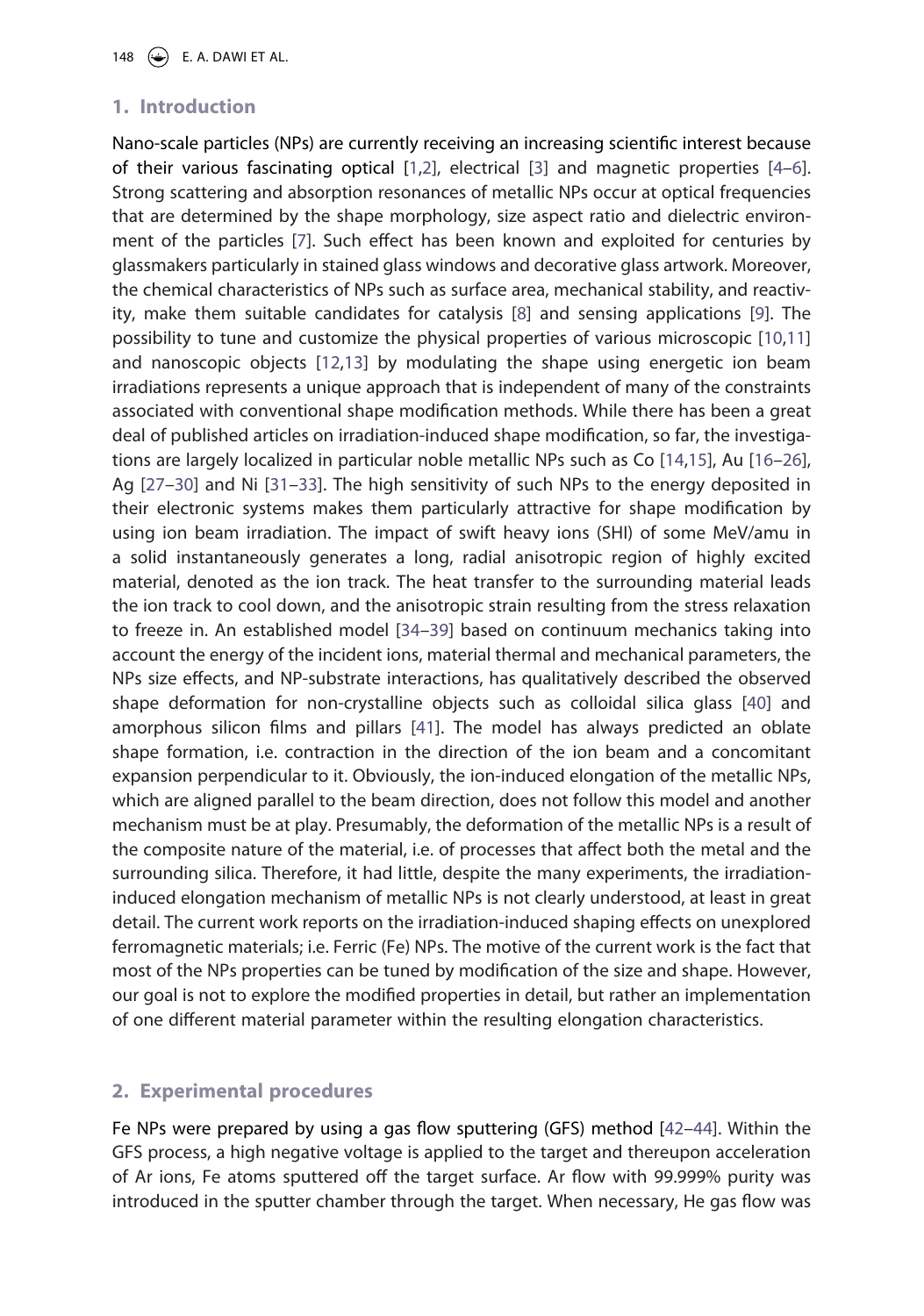used. The sputtering chamber was evacuated to a base pressure of  $4 \times 10^{-4}$  Pa prior to the sputtering. Fe nanoclusters are sputtered from Fe targets (99.95%) of 2.5-inch diameter and 0.120-inch thickness, bonded onto a copper backing plate. NPs were formed by aggregation of clusters onto a Si-SiO<sub>2</sub> substrates measuring 10  $\times$  10 mm<sup>2</sup> area. The thickness of the native  $SiO<sub>2</sub>$  in the substrate amounts to 200 nm. The applied sputtering pressure at which Fe NPs were prepared was 150 Pa. The distance between the target and the exit aperture during sputtering; denoted as NP aggregation length, was about 200 mm. The discharge power was 290 W and the Ar flow rate was about 490 SCCM.

Fe NPs were prepared with two different densities amount to approximately  $(0.65x10<sup>9</sup> \pm 10%)$  and  $(1.5x10<sup>10</sup> \pm 10%)$  particles/cm<sup>2</sup>, respectively. Several physical and optical techniques have been used to examine the morphology, size, and shape of the Fe NPs. The average size of the NPs is examined by inspection of the height profile of the atomic force microscopy (AFM) measurements operated at tapping-mode; see [Figure 1\(a](#page-3-0)). The latter reveals the formation of an average size of Fe NPs ranging between 20–25 nm diameters. Besides, AFM indicates the uniformity of the particles spatial distribution. X-ray diffraction (X-RD) measurements are performed to characterize the structure of the grown Fe NPs. X-RD indicates the presence of α-Fe at crystalline nature with 100, 200 and 210 bcc structure, [Figure 1\(b\)](#page-3-0).

Before irradiation, a secondary covering layer of  $SiO<sub>2</sub>$  with a thickness of 200 nm was sputtered by reactive deposition on top of the Fe NPs and the underlying SiO<sub>2</sub> film. Thus, the Fe NPs are confined in a single plane in a sandwich of 400 nm  $SiO<sub>2</sub>$  matrix. The latter structure were subsequently annealed at 910°C in an open furnace for 15–20 minutes. The annealing step aims at providing excessive interdiffusion between the top and the bottom silica films, which could lead to an ultimate contact between the oxide and the

<span id="page-3-0"></span>

**Figure 1.** (a) (Color online) 3D Atomic force microscopy (AFM) image of Fe nanoparticles prepared by gas flow sputtering on a Si-SiO<sub>2</sub> surface. The nanoparticles size is deduced from the height profile and found to amount to 20 nm diameter  $(\pm 3 \text{ nm})$ . (b) X-ray diffraction patterns of Fe nanoparticles prepared under sputtering pressure of 150 Pa, nanoparticle aggregation length of 200 mm, discharge power of 290 W, and Ar flow rate of about 490 SCCM. The XRD reveals that only α-Fe with bcc structure was detected. The transverse dimension of NPs appears artificially broadened due to the tip size convolution, which is typical characteristics of the AFM measurements.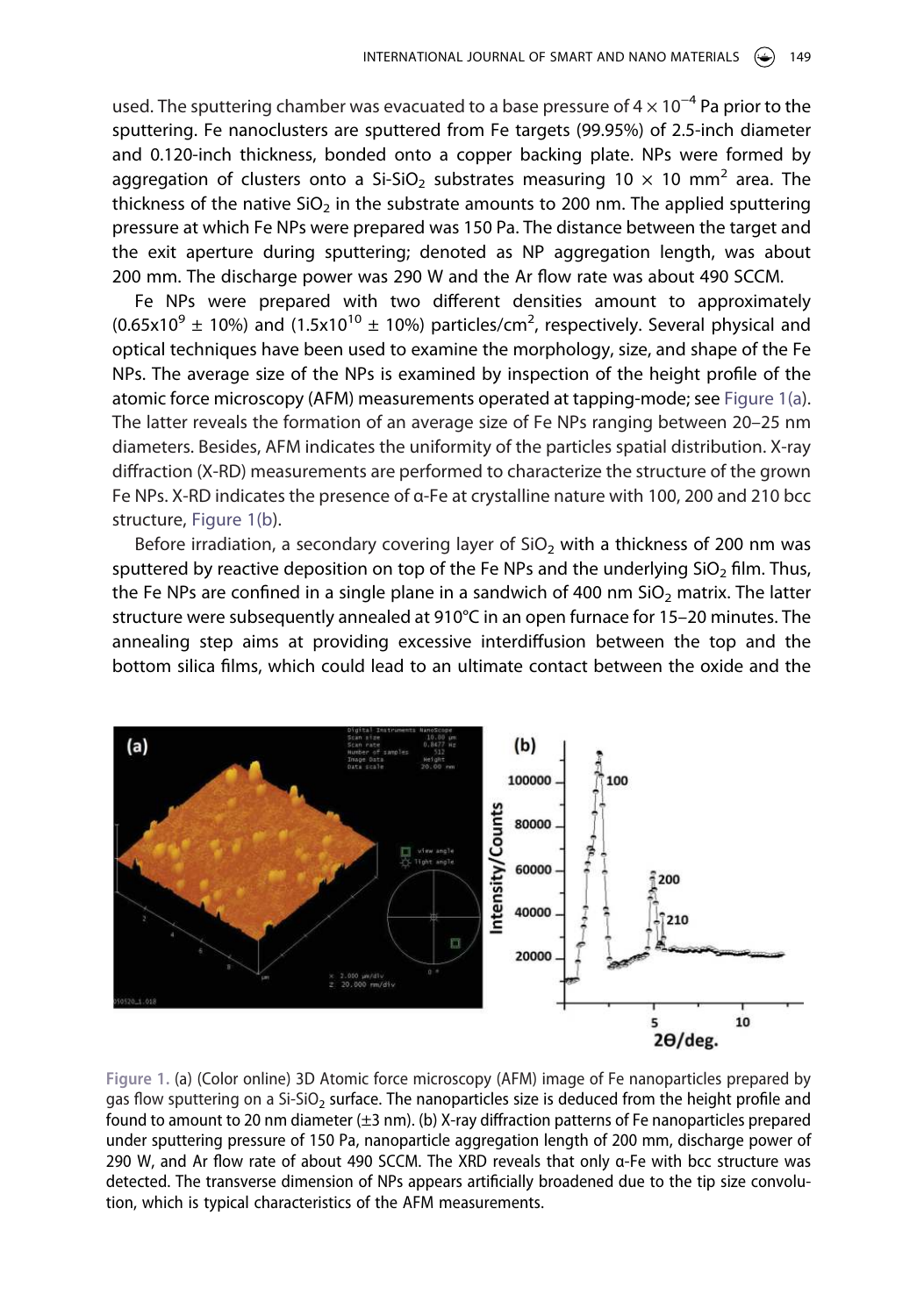150  $\left(\rightarrow\right)$  E. A. DAWI ET AL.

<span id="page-4-1"></span><span id="page-4-0"></span>Fe NPs. It is noteworthy to mention that the annealing of the α-Fe at temperature of 910°C for 15–20 minutes could facilitate the transformation into the γ-Fe [\[38](#page-12-9)]. Since Fe has a strong affinity with oxygen, we expect the Fe NPs to be oxidized, at least within the outer shell of the NPs surface. In fact, the effect of oxidation on the magnetic properties of magnetite materials has been reported a number of times in literature [\[45](#page-12-10)[–47\]](#page-12-11). A previous study by K. Simeonidis et al [[48](#page-12-12)]. showed that the X-ray diffraction spectra of 15 nm Fe NPs produced by thermal decomposition revealed instant oxidation of iron and the formation of wüstite and magnetite after exposure to air.

<span id="page-4-2"></span>The density, layer thickness, and size of the Fe NPs in the silica films have been measured by using Rutherford backscattering spectrometry (RBS). RBS provides quantitative information about the composition of the Fe NPs layered structure by analyzing the energy distribution and the yield of the backscattered ions at a certain angle. RBS measurements were carried out at normal incidence geometry applying  ${}^{4}$ He<sup>+</sup> ions with an energy of 2 MeV. The spectra recorded from the RBS analysis are collected simultaneously at two detectors at scattering angles of 120° and 170°, respectively. The data presented in the current study is collected from the 120° scattering angle detector, which has the best depth resolution. The results obtained from the 120° detector have been compared to those deduced from the 170° detector whenever necessary to warrant the internal consistency of the experimental data sets.

<span id="page-4-3"></span>High-resolution transmission electron microscopy (HR-XTEM) is used to inspect the presence of the Fe NPs in the silica films and further to characterize their size and shape before and after SHI irradiation. Samples were prepared in cross-sectional geometry applying an acceleration voltage of 200 kV. The samples were irradiated with 50 MeV Ag ion beam for fluences of few 10<sup>14</sup> ions.cm<sup>-2</sup> at RT and normal incidence geometry. The current stability during irradiation has been inspected by using a micrometer-sized Faraday cup. A massive metallic holder is used for mounting the samples for irradiation. A conductive paste is applied to avoid successive heating of the samples during the irradiation. Electrostatic sweeping of the beam has been made over the entire samples area of 10  $\times$  10 mm<sup>2</sup> to obtain a homogeneous irradiation. The projection range distribu-tion of the applied silver ions in SiO<sub>2</sub> was calculated by SRIM 2008 code [\[49\]](#page-12-13) and found of about 9.1  $\mu$ m. The latter is much larger than the thickness of the SiO<sub>2</sub>-Fe NPs containing layer. Hence, the irradiation is only used for the deposition of energy into the  $SiO<sub>2</sub>$ -Fe NPs layer. The hysteresis curves of the saturation magnetization and coercive field (M<sub>s</sub> and H<sub>c</sub>) were inspected for investigation of the effects of the irradiation-induced elongation on the corresponding properties of the Fe NPs.  $M_s$  and  $H_c$  were measured at 2 K applying an external magnetic field in a direction perpendicular to the surface of films containing the Fe NPs.

#### **3. Results and discussion**

The integrity of the SiO<sub>2</sub>/Fe NPs layer structure before and after the irradiation has been assessed by an inspection of the RBS spectrum. [Figure 2](#page-5-0) shows the RBS spectrum of a  $SiO<sub>2</sub>$ -Fe NPs containing layer before irradiation with the SHI. By inspection of the layer structure, the O edge is found to occur at  $\sim$  1.33 MeV. The Si (66%) from the Si/SiO<sub>2</sub> interface occurs at  $\sim$  1.35 MeV. The Si (100%) edge from the substrate occurs at an energy of  $\sim$  1.40 MeV. A distinct peak at  $\sim$  1.5 MeV is observed, which arose by scattering from Fe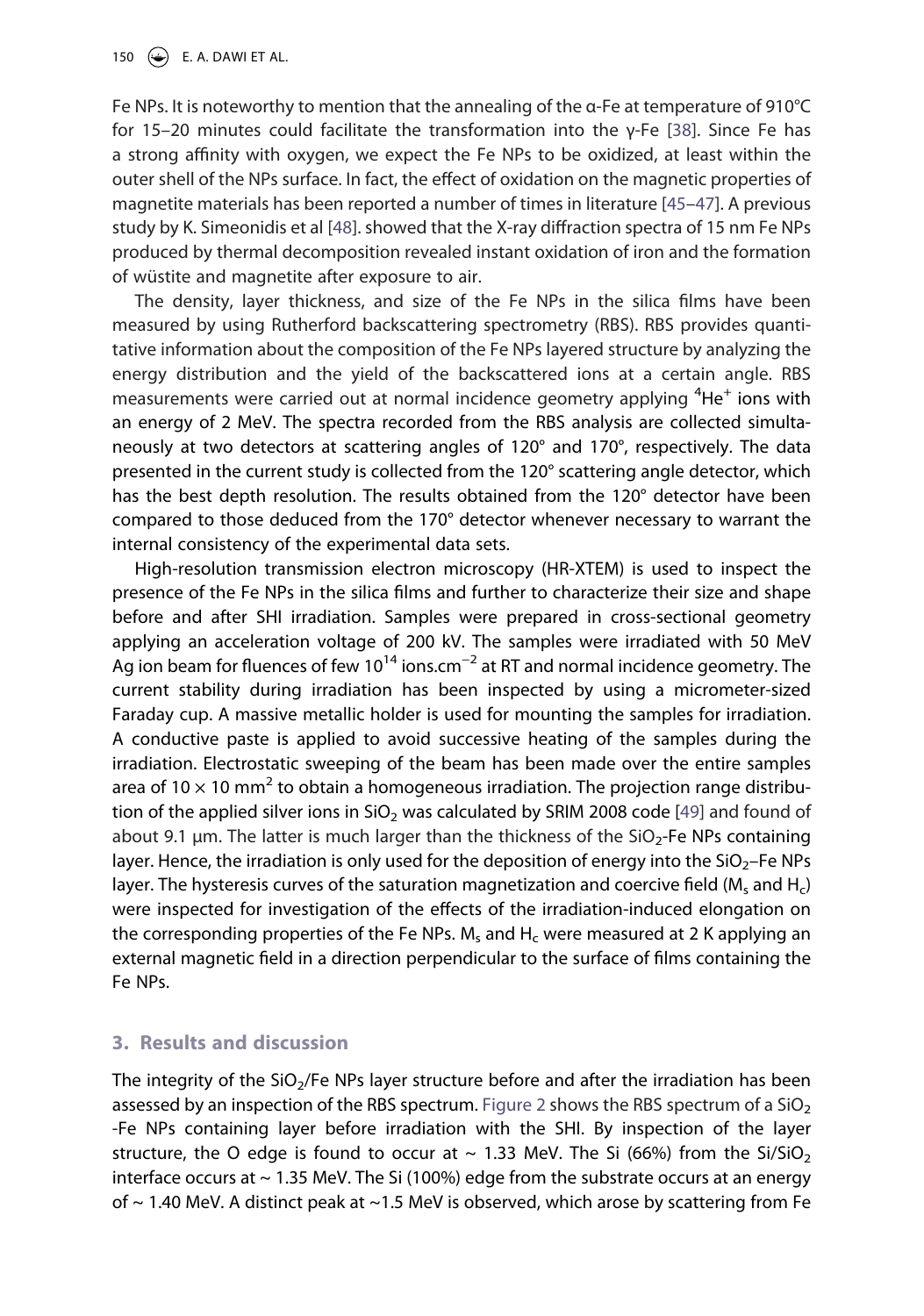<span id="page-5-0"></span>

Figure 2. RBS spectrum of a SiO<sub>2</sub>-Fe NPs layer structure. The oxygen channel, the Si/SiO<sub>2</sub> interface and Si edge are indicated. The distinct peak belongs to Fe NPs in the SiO<sub>2</sub> layer. The surface channel of the Fe is indicated.

in the substrate. The occurrence of the distinct peak in the RBS spectrum confirms that Fe NPs are present in the silica film. While the distinct Fe RBS peak designates the depth distribution of the Fe species in the substrate, its full-width at half maxima (FWHM) provides indirect information about the NPs size. Therefore, an easier and faster approach to calculate the size of the Fe NPs has been followed by inspection of the FWHM of the Fe RBS peak before and after irradiation with the SHI. It is noteworthy to mention that the extraction of the exact size from the RBS analysis is difficult; i.e. only a qualitative trend can

<span id="page-5-1"></span>

**Figure 3.** (Color online) Normalized RBS spectra of the 20 nm Fe nanoparticles under 50 MeV Ag ions for two samples prepared with an average nanoparticle density of 0.65  $\times$  10<sup>9</sup> and 1.5  $\times$  10<sup>10</sup> particles/ cm<sup>2</sup>, (a) and (b), respectively. The slight difference within the normalized yield of the Fe peaks under irradiations with 4  $\times$  10<sup>14</sup> and 8  $\times$  10<sup>14</sup> ions.cm<sup>-2</sup> in Figure 3(a) is due to the 10% difference within the as-prepared NPs density. The insets in both Figures represent the corresponding NP shape before and after irradiation. The surface channel of Fe is indicated for each sample. The slight difference in energychannel conversion is attributed to the different experimental conditions than in plots. The Fe peak shift toward higher energy under irradiation with fluence of  $1-3 \times 10^{14}$  ions.cm<sup>-2</sup> due to NP elongation toward the surface.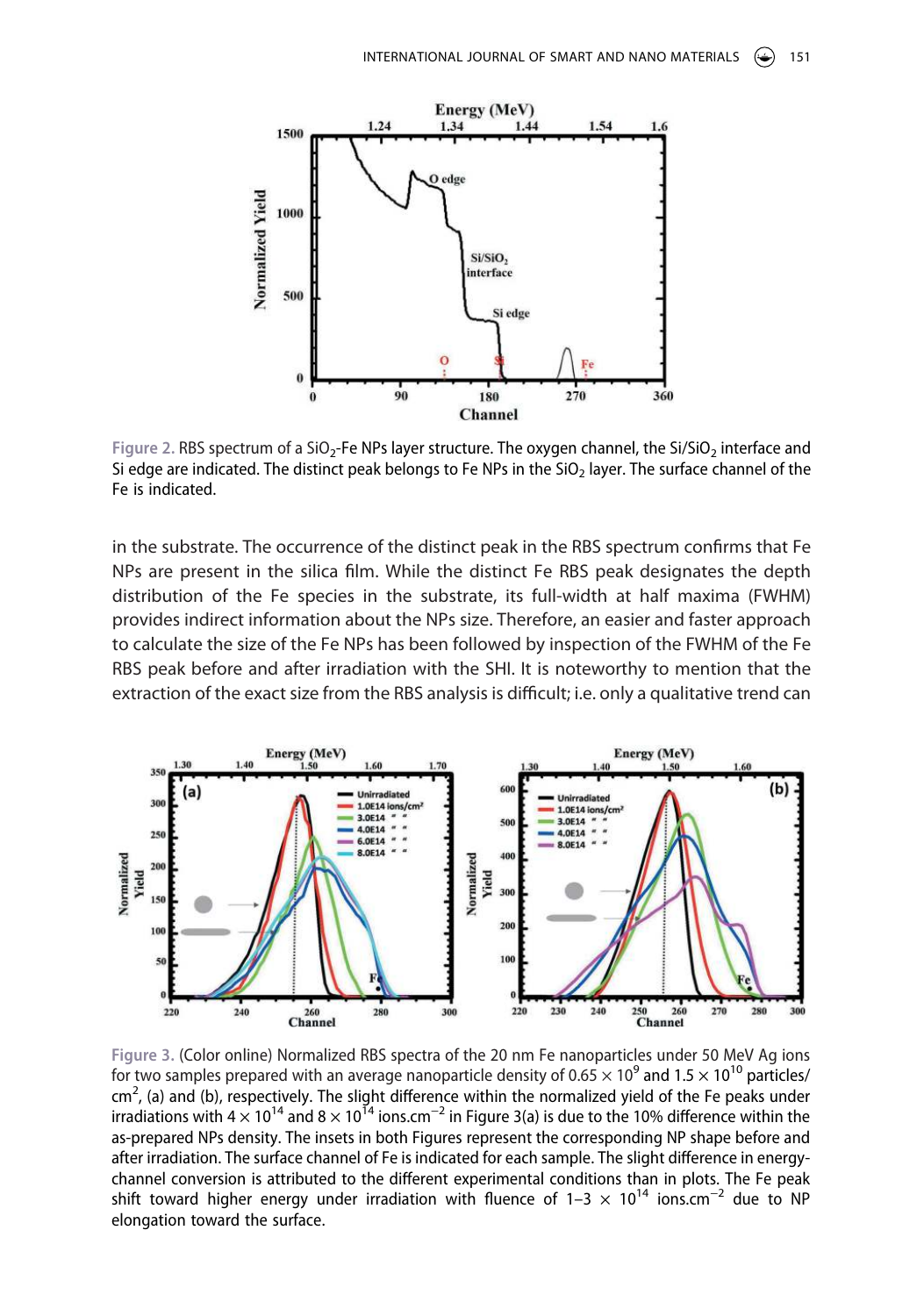be followed. However, to warrant the consistency of our experimental data sets, the results obtained from RBS has always been verified by HR-XTEM.

After irradiation, we examined the elongation of Fe NPs as a function of the NPs density and irradiation fluence. [Figure 3\(a-b\)](#page-5-1) show the evolution of the Fe peak with fluence extracted from the RBS spectrum for the two silica films containing the two different densities of the Fe NPs irradiated with 50 MeV Ag ions for fluences of few 10<sup>14</sup> ion.cm<sup>-2</sup> at room temperature and normal incidence. The density of the Fe NPs in the two silica films amounts to approximately 0.65  $\times$  10<sup>9</sup> and 1.5  $\times$  10<sup>10</sup> particles/cm<sup>2</sup>, [Figure 3\(a,b\)](#page-5-1), respectively.

[Figure 3\(a-b\)](#page-5-1) show that with further increase of the irradiation fluence, the Fe RBS peak broadens, indicative of a wider distribution of Fe in the oxide layer. The latter is possibly due to the elongation of the NPs into nanorods parallel to the ion direction. In [Figure 4](#page-6-0), the broadening of the Fe peak is plotted as a function of the ion fluence. The broadening of the Fe RBS peak in this Figure is estimated by the calculation of the FWHM of the Fe RBS peak. Under irradiation to fluences of 1–3  $\times$  10<sup>14</sup> ions.cm<sup>-2</sup>, [Figure 4](#page-6-0) discerns an identical increase in FWHM for the two samples irrespective of their NPs density. The broadening of Fe peak for the sample consisting the lower density tends to saturate for irradiation with fluences between (4–8)  $\times 10^{14}$  ions.cm<sup>-2</sup>, solid black line and black circles in [Figure 4.](#page-6-0) For irradiation with fluence between  $3-4 \times 10^{14}$  ions.cm<sup>-2</sup>, the broadening becomes dependent on the NPs density. In particular, the NP elongation rate increases with increasing the initial NP density. As a result, the corresponding broadening curve for the higher NP density sample does not exhibit a clear saturation effect under irradiation to the maximum fluence of 8  $\times$  10<sup>14</sup> ions.cm<sup>-2</sup>; solid red line and red squares in [Figure 4](#page-6-0). Alternatively, a slowing down of the elongation kinetics is observed for fluences between  $4 - 8 \times 10^{14}$  ions.cm<sup>-2</sup>.

<span id="page-6-0"></span>

**Figure 4.** The relative change of the Fe RBS peak (in keV) as a function of the irradiation fluence for the two samples as in [Figure 3.](#page-5-1) The black line and black circles represent the broadening of the Fe nanoparticles within the lower density sample;  $0.65 \times 10^9$  particles/cm<sup>2</sup>. The red line and red squares represent the broadening of the Fe nanoparticles within the higher density sample;  $1.5 \times 10^{10}$ particles/cm<sup>2</sup>.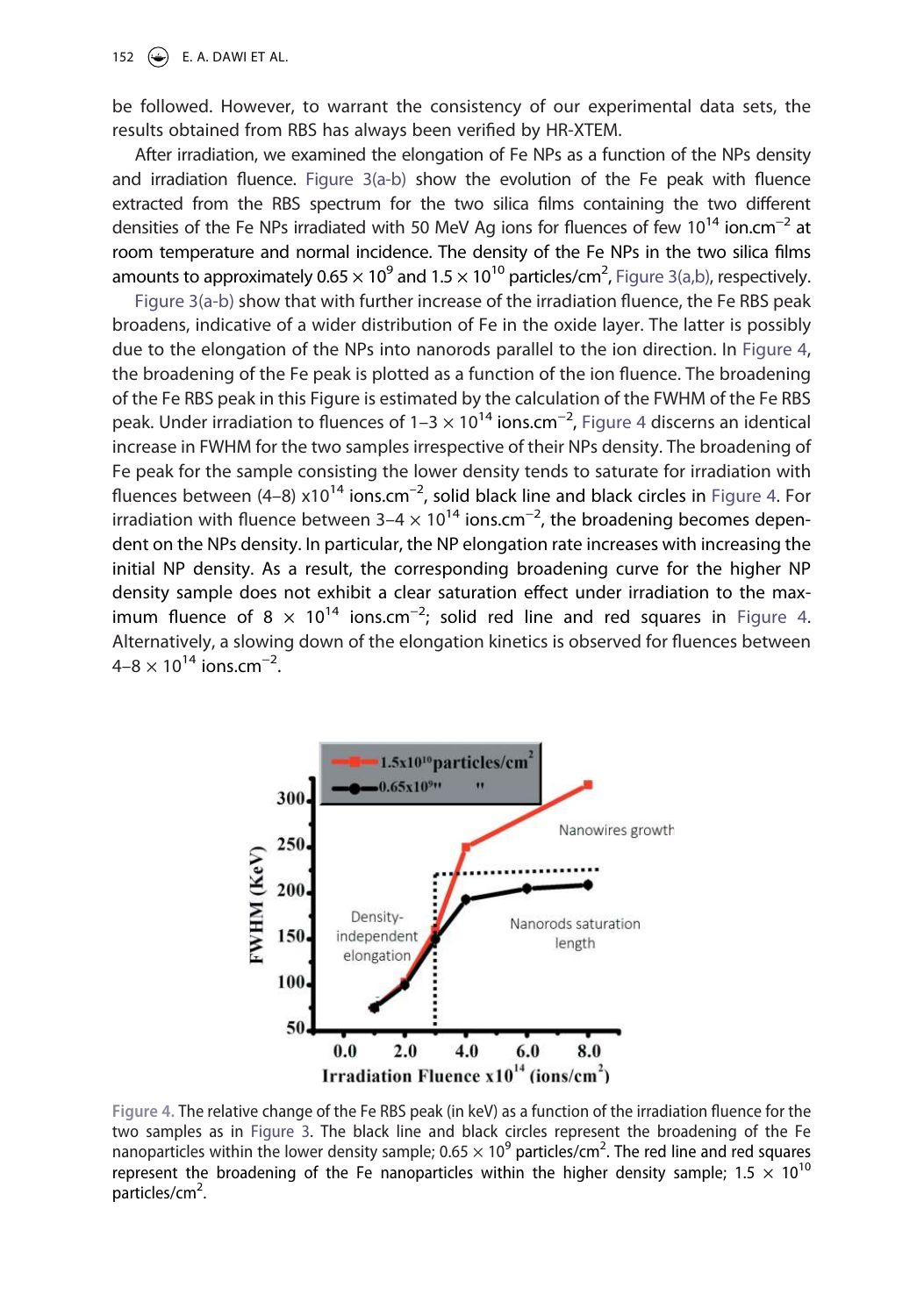The irradiation of the two NPs densities with fluences between  $3-8 \times 10^{14}$  ions.cm<sup>-2</sup> causes the Fe peak to shift toward higher energies; see [Figure 3](#page-5-1). The latter indicates that as the irradiation fluence increases to 3  $\times$  10<sup>14</sup> ions.cm<sup>-2</sup>, a decreasing amount of the SiO<sub>2</sub> on top of the elongated particles is visible, possibly in relation to two simultaneous processes; the NP elongation toward the surface of the sample, and the irradiationinduced sputtering of the surface material. It has been pointed out in the experimental section that, the samples were irradiated applying normal incidence geometry. As a result, the rate of the SiO<sub>2</sub> sputtering on top of the NPs is expected to be below 2 nm/1x10<sup>14</sup> ions.cm−2 [[50\]](#page-12-14). The latter can be ignored compared to the shifting rate of the Fe RBS peak to the surface. Thus, the Fe peak shifting toward higher energies is presumably a result of the nanorods elongation to the surface, not surface material sputtering.

<span id="page-7-1"></span>[Figure 5\(a-c\)](#page-7-0) show cross-sectional HR-XTEM images from the lower NPs density subsequently embedded in  $SiO<sub>2</sub>$  films. [Figure 5\(a](#page-7-0)) presents the Fe NPs in the SiO<sub>2</sub> film prior to irradiation, i.e. after the annealing process to 910°C for 10–15 minutes. The particles appear in their pristine shape with a size of approximately 20–25 nm diameter. [Figure 5\(b](#page-7-0)) shows a single Fe NP after irradiation with 50 MeV Ag ions to a fluence of  $3 \times 10^{14}$  ions.cm<sup>-2</sup>. The direction of the ion propagation is indicated from bottom to top, as shown by the white arrows. This Figure shows that the NP is transformed into an aligned nanorod parallel to the ion beam direction with a length of approximately 35 nm and a width of  $\sim$ 10-12 nm. Figure  $5(c)$  shows Fe NPs after irradiation to fluence of  $8 \times 10^{14}$  ions.cm<sup>-2</sup>. As can be seen that, the originally spherical Fe NPs are all shaped into prolate nanorods with a length of 60 nm and a width of 8–10 nm, thus with an aspect ratio of approximately 6–7. The occurrence of the nanorod-type features in these Figures, strongly confirms the existence of the Fe NPs during the irradiation and their shape modification is an effect of the ion passage through the silica films. The volume

<span id="page-7-0"></span>

**Figure 5.** X-TEM images of: Fe nanoparticles before irradiation (a), single NP under irradiation with 50 MeV Ag ions to a fluence of 3  $\times$  10<sup>14</sup> ions.cm<sup>-2</sup> (b), Fe NPs with the lower density under irradiation to a fluence of 8  $\times$  10<sup>14</sup> ions.cm<sup>-2</sup> (c), Fe NPs with the higher density under irradiation with fluence of  $8 \times 10^{14}$  ions.cm<sup>-2</sup> (d) and (e), respectively.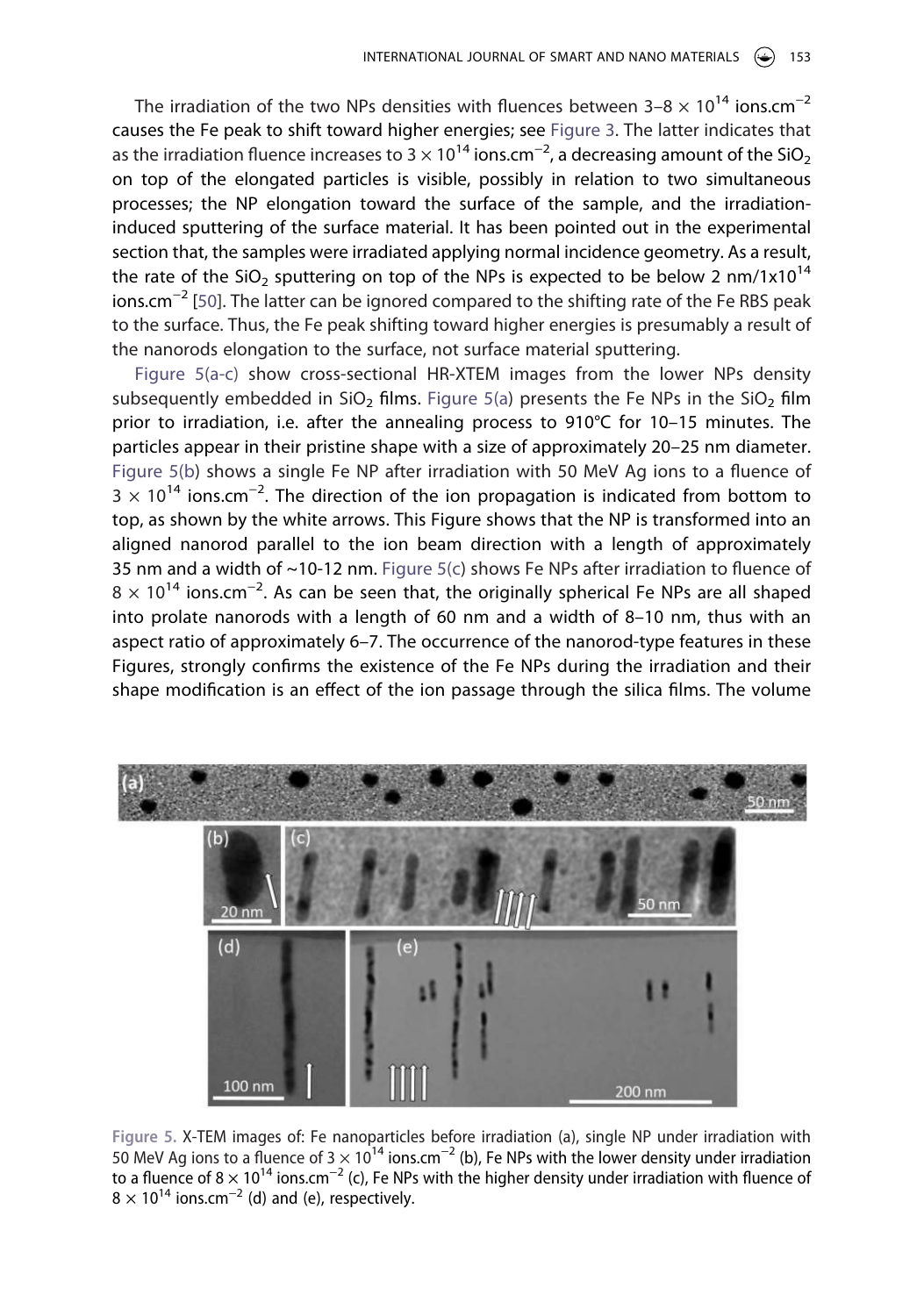of the transformed nanorods corresponds approximately to that of the pristine spherical NPs, meaning that, the ion-shaping process for these irradiation conditions, is regarded as an individual process; i.e., each NP deforms into an individual prolate nanorod.

X-TEM micrographs in [Figure 5\(d-e\)](#page-7-0) correspond to the last data point of the red solid line and red squares in [Figure 4](#page-6-0), i.e., to the highest NP density and a fluence of 8.0  $\times$  10<sup>14</sup> ions.cm<sup>-2</sup>. The Figures clearly show Fe nanowires with a length of  $\sim$  210 nm aligned in direction of the ion beam. Calculations reveal that the volume of these nanowires is about three to four times the volume of a single NP, i.e.,  $V_{NW} \sim 3-4V_{NP}$ . The latter indicates that the NPs elongation under these conditions becomes a collective growth process where some of the NPs, or even some of the nanorods, are dissolved while others continue to grow by accumulation of atoms. This means that the elongation process for these conditions necessitates the contributions from several individual NPs.

It is striking to see that the elongation of Fe NPs under SHI occurs in a similar way to that of the metal NPs; in the direction parallel with the ion beam path. Besides, the transition from individual growth to collective growth seems to take place in a narrow fluence region; in the level between  $3-4 \times 10^{14}$  ions.cm<sup>-2</sup>. Below this critical fluence region, there is no experimental sign of nanowire formation. It is presumed that the particles must have a certain nanorod shape before evolving to nanowires creation, or that, alternatively, a certain fluence is necessary to enter into the collective growth mechanism. This could be understood within the Gibbs-Thomson relation [\[51\]](#page-12-15). This relation suggests that atoms from rod-shaped NPs with a certain aspect ratio have a larger tendency to dissolve than atoms from spherical particles with the same volume. This reasoning implies that first; the NP shape has to be modified, before the nanowires could be formed.

<span id="page-8-1"></span><span id="page-8-0"></span>TEM micrograph in [Figure 5\(e\)](#page-7-0) shows Fe nanowires accompanied by disintegration and/or fragmentation of some of Fe satellite NPs. In fact, the NPs disintegration into satellite particles is a common feature of embedded NPs when irradiated with SHI [[21](#page-11-13)[,52](#page-12-16)[,53\]](#page-12-17). These satellite particles may have contributed to the elongation of nanorods by lateral mass transport, which is similar to the ripening process of the thermally treated nanocluster ensembles known as Ostwald ripening. Thus, the growth of nanowires requires the Fe atoms to evaporate from the nanorod particles and dissolve into the molten silica. The dissolved atoms may then recondensate in a supersaturated region in the cylindrical ion track during the cooling stage. Because of the parallelism, and as the subsequent ion track overlaps with the former track volume, the dissolved atoms diffuse in subsequent tracks, perpendicular and parallel with the ion beam direction, until they condensate on a particle with a larger effective radius. The ion impacts randomly determine which elongated particles disintegrate and which grow. In this picture, the growth and disintegration is regarded as a continuous process, extending to nanowires creation. Given the decreasing density of the nanowires, the rate of disintegration of nanowires with fluence decreases, and so does the rate of elongation until ultimately a saturation length is reached.

In some regions in TEM micrographs, we note the tendency of an increasing refractoriness to deformation for few larger NPs under irradiation to the maximum fluence of  $8 \times 10^{14}$  ions.cm<sup>-2</sup>, [Figure 6](#page-9-0). Such NPs seemingly take longer times to be transformed under ion beam irradiation. Instead, NPs reveal a tendency to evolve toward facetted-like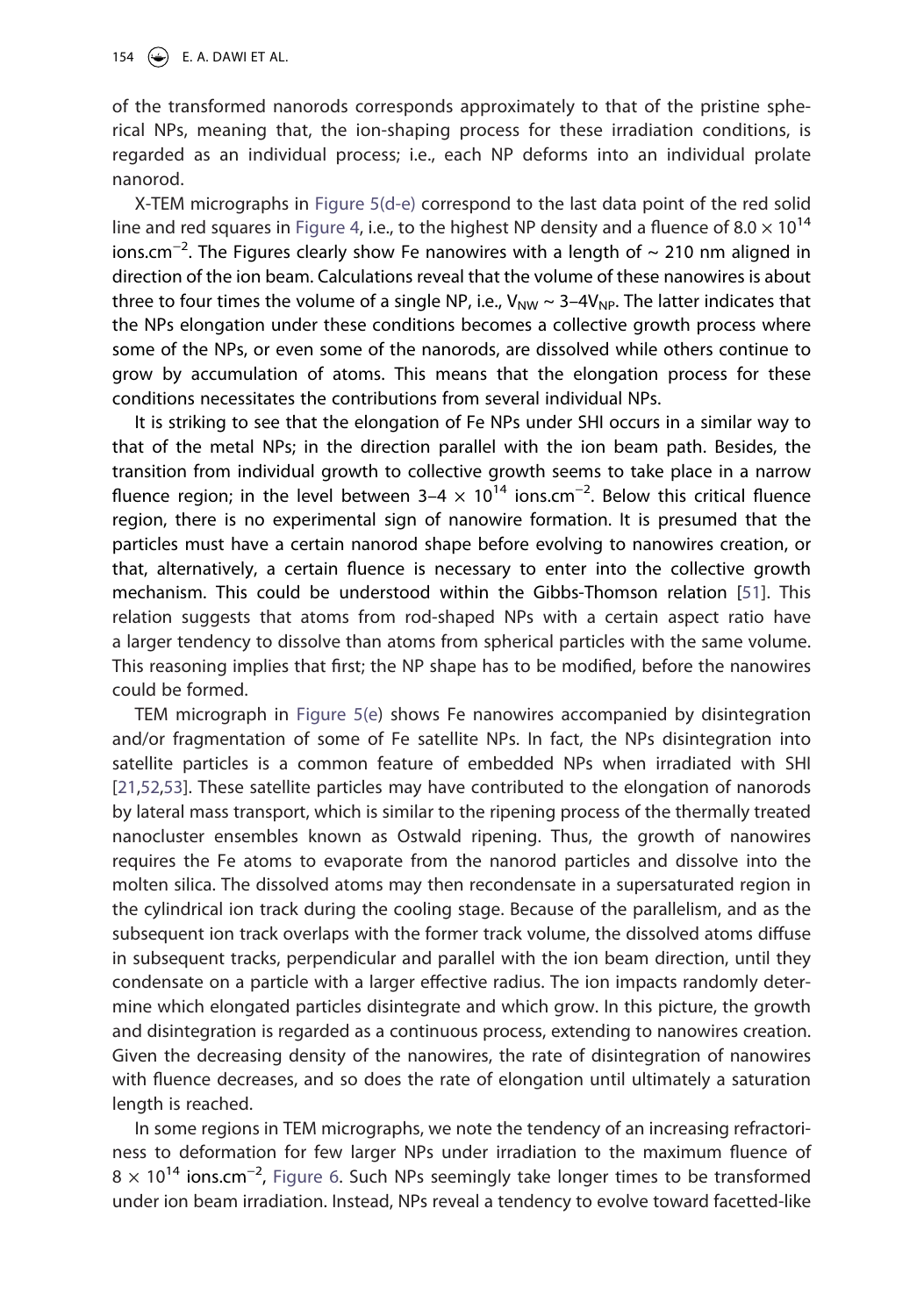<span id="page-9-0"></span>

**Figure 6.** TEM micrographs for two large Fe NPs (presumably with 50 nm diameters) under irradiation with 50 MeV Ag ions to the maximum fluence of  $8 \times 10^{14}$  ions.cm<sup>-2</sup>, (a) and (b), respectively. The white dot circles represent the original nanoparticle size. The direction of the ion beam is indicated by the white arrows for the particles.

<span id="page-9-2"></span><span id="page-9-1"></span>configurations. The latter shape most likely does not correspond to the steady-state morphology for the irradiated NPs, viz. the nanorod and/or nanowire shape. The mechanism governing the irradiation-induced elongation of NPs has been argued several times in literature [[54](#page-12-18)[,55](#page-12-19)]. It is presumed that the elongation mechanism requires the flow of NPs into a molten-like track in silica. The latter implies that the elongation of the NPs occurs only when the temperatures of both NP and  $SiO<sub>2</sub>$  exceed their respective melting temperatures within the ion track, i.e., the elongation of NPs necessitates the dissolution of NP species into the molten silica. G. Rizza et al. [[56](#page-12-20)] has reported earlier on the deformation of metallic NPs into facetted configurations within an amorphous matrix. It has been stated that although all the irradiated NPs present similar morphologies, they are not always made of a single grain. The presence of grain boundaries in irradiated NPs reveals that the transformation takes place independently for each grain. Apparently, the transformation process does not require the simultaneous contribution of the whole volume of the NP. To some extent of this view, the NP transformation could be regarded as a general behavior of the irradiated NPs, where the key parameter is the NP size rather than the stopping power.

Finally, and for investigation of the ion-induced shaping effects on the corresponding magnetic properties of the Fe NPs, we performed magnetization experiments on the sample with the lower NP density before and after irradiation with 50 MeV Ag ions to a fluence of 4  $\times$  10<sup>14</sup> ions.cm<sup>-2</sup>. We inspected the hysteresis loop by calculation of the saturation magnetization and coercivity field,  $M_s$  and  $H_c$  respectively applying a magnetic field at 2 K perpendicular to the sample surface. The results are shown in [Figure 7](#page-10-4). The Figure reveals that for the film consisting the unirradiated NPs, a small magnetic anisotropy is present. After 50 MeV Ag ion irradiation to a fluence of  $4 \times 10^{14}$  ions.cm<sup>-2</sup>, the curves indicate higher magnetic anisotropy, analogous to NPs elongation in the direction of the incident ion beam. The Figure exhibits superimposed ferromagnetic-like contribution with M<sub>s</sub>, and H<sub>c</sub> values ranging up to 168 emu/g and 260 Oe, for pristine NPs and 184 emu/g and 974 Oe for aligned nanorods, respectively. The reported values of the  $M_s$  for the two samples are smaller than that of the bulk Fe (in the range of 218 emu/g). The latter might be due to the oxidation of particle surface.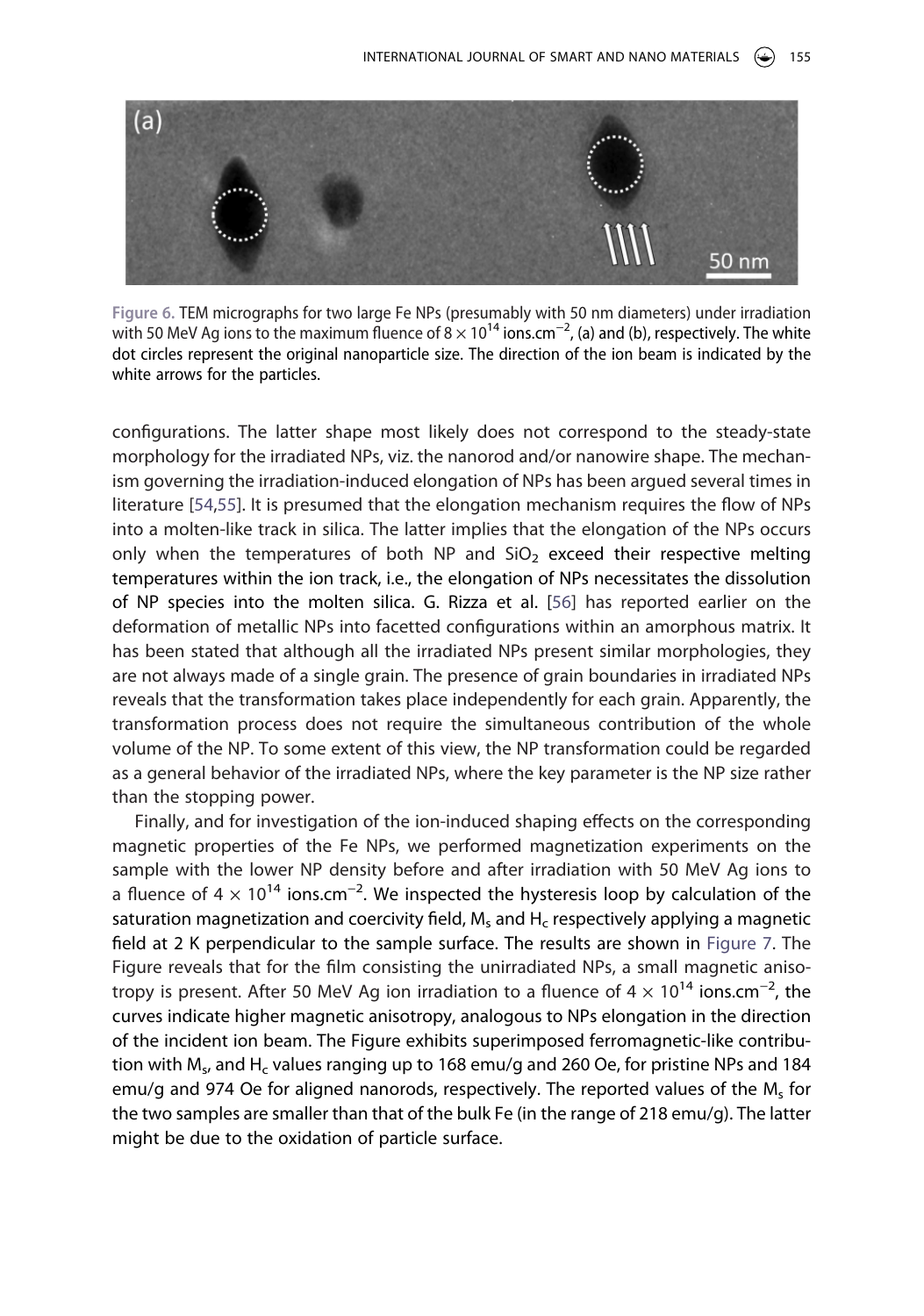<span id="page-10-4"></span>

Figure 7. The saturation magnetization M<sub>s</sub> and coercivity H<sub>c</sub> curve measured at 2 K for pristine NPs (solid line) and irradiated NPs with 50 MeV Ag ions to a fluence of  $4 \times 10^{14}$  ions.cm<sup>-2</sup> (dot line), respectively. A maximum magnetic field of 20 kOe is applied parallel to the ion beam direction.

#### **4. Conclusion**

Fe nanoparticles encapsulated in  $SiO<sub>2</sub>$  films have been irradiated with 50 MeV Ag ions to fluences of few  $10^{14}$  ions.cm<sup>-2</sup> at normal incidence and room temperature. The ionshaping effects have been studied by RBS and TEM analysis. The broadening of the Fe peak has been found to be a function of the density of the as-grown nanoparticles. For low fluences, elongation of the Fe NPs is most likely following an individual mechanism, whereby NPs deform into ion-aligned nanorods. For fluences larger than  $3-4 \times 10^{14}$  ions. cm−2, analysis indicates that the elongation rate becomes dependent on NP density. In particular, the NP elongation rate increases with increasing the initial NP density. Magnetization curves of irradiated nanoparticles indicate higher magnetic anisotropy. The latter can be correlated with the NPs elongation parallel to the ion beam direction. We conclude that the irradiation-induced shape modification in Fe nanoparticles occurs similarly to that of the noble metal nanoparticles in the direction parallel with the ion beam path.

### **Disclosure statement**

No potential conflict of interest was reported by the authors.

### **References**

- <span id="page-10-0"></span>[1] Lance Kelly K, Coronado E, Zhao LL, et al. The Optical Properties of Metal Nanoparticles: the Influence of Size, Shape, and Dielectric Environment. J Phys Chem B. [2003](#page-2-0);107(3):668–677.
- <span id="page-10-1"></span>[2] Kreibig U, Vollmer M. Optical Properties of Metal Clusters. Berlin, Heidelberg, New York: Springer-Verlag; [1995](#page-2-0).
- <span id="page-10-2"></span>[3] Nakajima A, Nakao H, Ueno H, et al. Coulomb blockade in Sb nanocrystals formed in thin, thermally grown SiO2 layers by low-energy ion implantation. Appl Phys Lett. [1998](#page-2-0);73:1071.
- <span id="page-10-3"></span>[4] Solzi M, Ghidini M, Asti G. Magnetic Nanostructures. Nalwa HS, edited by. Valencia, CA, USA: American Sci. Pub; [2002.](#page-2-0) p. 123.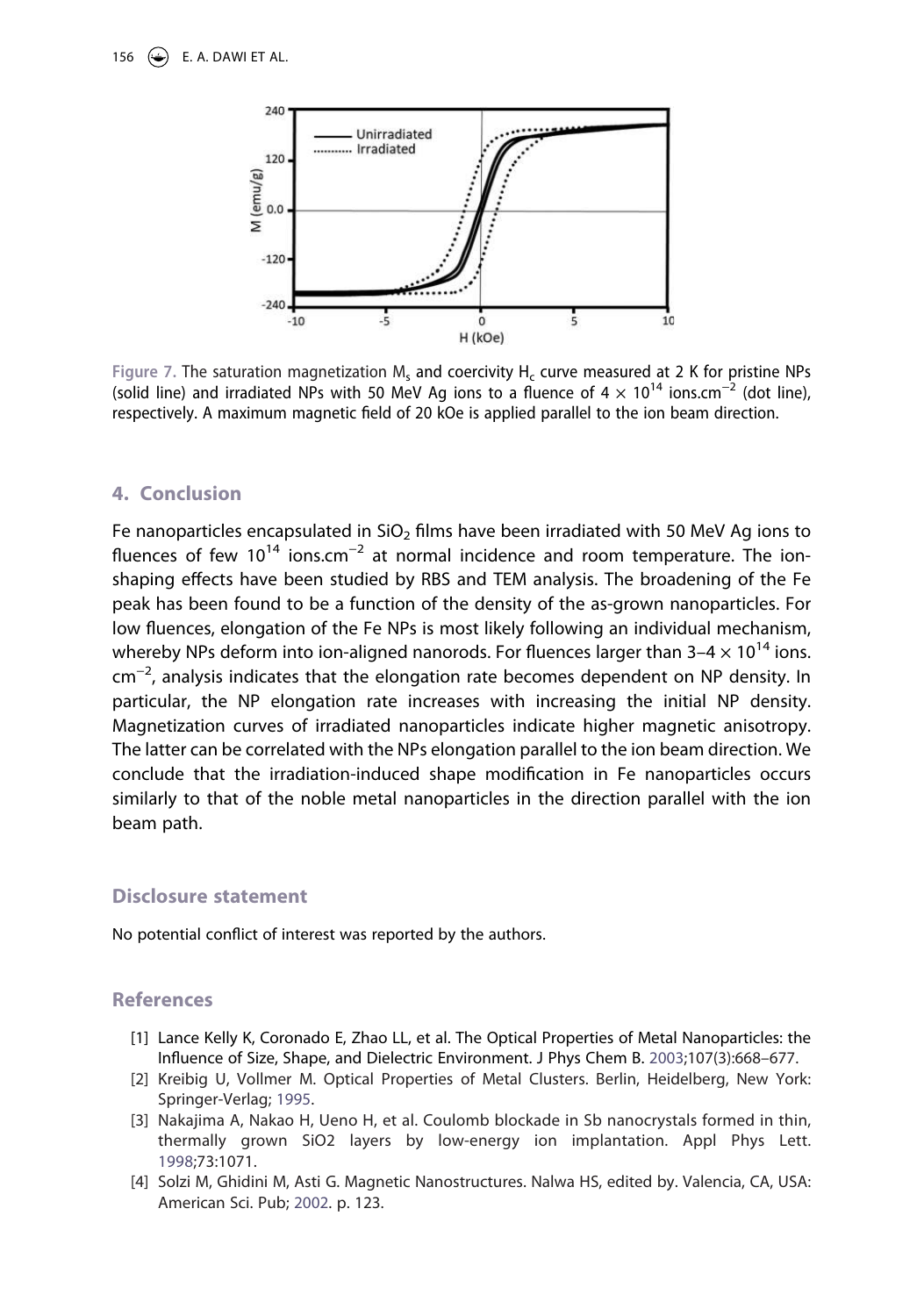- [5] Amekura H, Kitazawa H, Umeda N, et al. Nickel nanoparticles in silica glass fabricated by 60 keV negative-ion implantation. Nucl Instrum Methods Phys Res B. 2004;222:114.
- <span id="page-11-0"></span>[6] Amekura H, Fudamoto Y, Takeda Y, et al. Curie transition of superparamagnetic nickel nanoparticles in silica glass: A phase transition in a finite size system. Phys Rev B. [2005;](#page-2-0)71:172404.
- <span id="page-11-1"></span>[7] Lance Kelly K, Coronado E, Lin L, et al. The Optical Properties of Metal Nanoparticles: the Influence of Size, Shape, and Dielectric Environment. J Phys Chem B. [2002](#page-2-1);107(3):668–677.
- <span id="page-11-2"></span>[8] Hong YX, Charles Y, Campbell T. Magic-Angle-Spinning NMR Techniques for Measuring Long-Range Distances in Biological Macromolecules. Acc Chem Res. [2013;](#page-2-2)46(8):1671–1672.
- <span id="page-11-3"></span>[9] Luo X, Morrin A, Killard A, et al. Application of Nanoparticles in Electrochemical Sensors and Biosensors. electroanalysis. [2006;](#page-2-2)18(4):319–326.
- <span id="page-11-4"></span>[10] Segev-Bar M, Haick H. Flexible Sensors Based on Nanoparticles. ACS Nano. [2013;](#page-2-3)7 (10):8366–8378.
- <span id="page-11-5"></span>[11] van Dillen T, Snoeks E, Fukarek W, et al. Anisotropic deformation of colloidal particles under MeV ion irradiation. Nucl Instrum Methods B, Volumes. [2001](#page-2-3);175–177:350.
- <span id="page-11-6"></span>[12] Penninkhof J, van Dillen T, Roorda S, et al. Anisotropic deformation of metallo-dielectric core– shell colloids under MeV ion irradiation. Nucl Instru Methods Phys Res B. [2006;](#page-2-4)242:523.
- <span id="page-11-7"></span>[13] van Dillen T, Polman A, van Kats CM, et al. Ion beam-induced anisotropic plastic deformation at 300 keV. Appl Phys Lett. [2003;](#page-2-4)83(2124):4315–4317.
- <span id="page-11-8"></span>[14] D'Orl´eans C, Stoquert JP, Estourn`es C, et al. Anisotropy of Co nanoparticles induced by swift heavy ions. Phys Rev B. [2003](#page-2-5);67:220101.
- <span id="page-11-9"></span>[15] Gilliot M, En Naciri A, Johann L, et al. Optical anisotropy of shaped oriented cobalt nanoparticles by generalized spectroscopic ellipsometry. Phys Rev B. [2007](#page-2-5);76:045424.
- <span id="page-11-10"></span>[16] Roorda S, van Dillen T, Polman A, et al. Aligned Gold Nanorods in Silica Made by Ion Irradiation of Core–Shell Colloidal Particles. Adv Mater. [2004](#page-2-5);16:235.
- [17] Mishra YK, Singh F, Avasthi DK, et al. Synthesis of elongated Au nanoparticles in silica matrix by ion irradiation. Appl Phys Lett. 2007;91:063103.
- [18] Awazu K, Wang X, Fujimaki M, et al. Elongation of gold nanoparticles in silica glass by irradiation with swift heavy ions. Phys Rev B. 2008;78:054102.
- [19] Penninkhof JJ, Polman A, Polman A, et al. Angle-Dependent Extinction of Anisotropic Silica/ Au Core/Shell Colloids Made via Ion Irradiation. Adv Mater (Weinheim, Ger). 2005;17:1484.
- [20] Dawi EA, Rizza G, Mink MP, et al. Ion beam shaping of Au nanoparticles in silica: particle size and concentration dependence. J Appl Phys. 2009;105:074305.
- <span id="page-11-13"></span>[21] Rizza G, Attouchi F, Coulon P-E, et al. Rayleigh-like instability in the ion-shaping of Au–Ag alloy nanoparticles embedded within a silica matrix. Nanotechnology. [2011](#page-8-0);22:175305.
- [22] Ridgway MC, Giulian R, Sprouster DJ, et al. Role of Thermodynamics in the Shape Transformation of Embedded Metal Nanoparticles Induced by Swift Heavy-Ion Irradiation. Phys Rev Lett. 2011;106:095505.
- [23] Dufour C, Khomenkov V, Rizza G, et al. Ion-matter interaction: the three-dimensional version of the thermal spike model. Application to nanoparticle irradiation with swift heavy ions. J Phys D. 2012;45:065302.
- [24] Srivastava SK, Tomar R, Amirthapandian S, et al. Formation and dynamics of Au nanoparticles in a silica-glass: synergistic effects of temperature and fluences of ion irradiations. Appl Phys A. 2018;124:648.
- [25] Yang YT, Zhang CH, Su CH, et al. Aligned Elongation of Ag Nanoparticles Embedded in Silica Irradiated with High Energy Ni Ions. Chin Phys Lett. 2018;35:096102.
- <span id="page-11-11"></span>[26] Amekura H, Narumi K, Chiba A, et al. C60 ions of 1 MeV are slow but elongate nanoparticles like swift heavy ions of hundreds MeV. Sci Rep. [2019;](#page-2-5)9:14980.
- <span id="page-11-12"></span>[27] Wolf S, Rensberg J, Johannes A, et al. Shape manipulation of ion irradiated Ag nanoparticles embedded in lithium niobate. Nanotechnology. [2016](#page-2-6);27:145202.
- [28] Li R, Pang C, Amekura H, et al. Ag nanoparticles embedded in Nd:YAG crystals irradiated with tilted beam of 200 MeV Xe ions: optical dichroism correlated to particle reshaping. Nanotechnology. 2018;29:424001.
- [29] Oliver A, Reyes-Esqueda JA, Cheang-Wong JC, et al. Controlled anisotropic deformation of Ag nanoparticles by Si ion irradiation. Phys Rev B. 2006;74:245425.